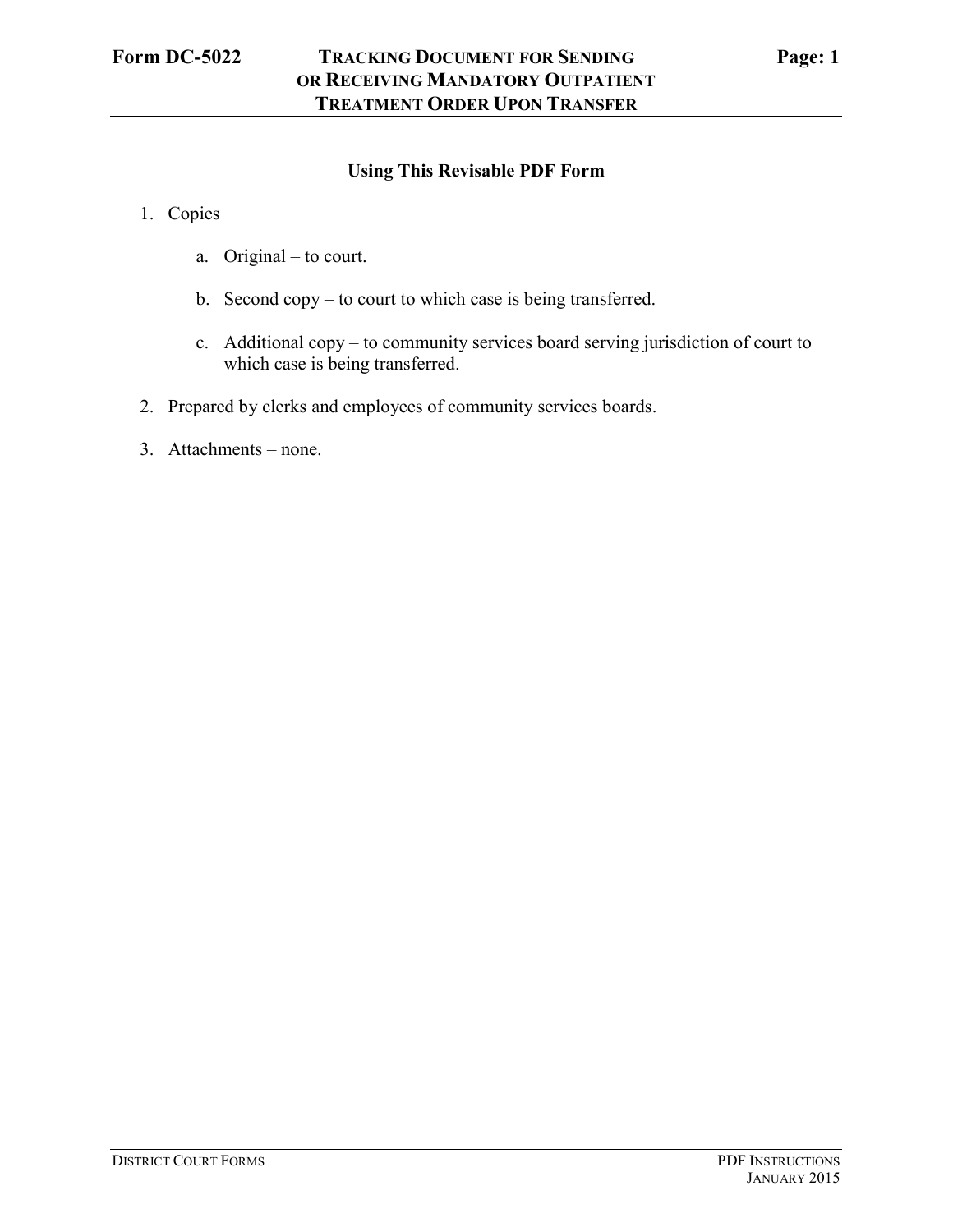# **Form DC-5022 TRACKING DOCUMENT FOR SENDING Page: 2 OR RECEIVING MANDATORY OUTPATIENT TREATMENT ORDER UPON TRANSFER**

### **TRACKING DOCUMENT FOR SENDING Case No. ......... OR RECEIVING MANDATORY OUTPATIENT TREATMENT ORDER UPON TRANSFER**

**1**

Commonwealth of Virgin

| nia | VA. CODE § 16.1-345.2 |  |
|-----|-----------------------|--|
|     |                       |  |
|     |                       |  |

CITY OR COUNTY

............................................................................................................................................ Juvenile and Domestic Relations District Court

| MAILING ADDRESS OF COURT                                        |                                                                            |              |          |                                     |  | <b>FACSIMILE NUMBER</b>     |          |  |  |
|-----------------------------------------------------------------|----------------------------------------------------------------------------|--------------|----------|-------------------------------------|--|-----------------------------|----------|--|--|
| In re                                                           |                                                                            |              |          |                                     |  |                             |          |  |  |
|                                                                 | NAME OF JUVENILE                                                           |              |          | <b>CURRENT LOCATION OF JUVENILE</b> |  |                             |          |  |  |
|                                                                 | RESIDENCE ADDRESS OF JUVENILE                                              |              |          | <b>MAILING ADDRESS IF DIFFERENT</b> |  |                             |          |  |  |
| <b>CITY</b>                                                     |                                                                            | <b>STATE</b> | ZIP CODE | <b>CITY</b>                         |  | <b>STATE</b>                | ZIP CODE |  |  |
| COMMUNITY SERVICES BOARD SERVING THE JURISDICTION OF THIS COURT |                                                                            |              |          |                                     |  | <br><b>FACSIMILE NUMBER</b> |          |  |  |
|                                                                 | ADDRESS OF COMMUNITY SERVICES BOARD SERVING THE JURISDICTION OF THIS COURT |              |          |                                     |  |                             |          |  |  |

This form is for use by community services boards and clerks of court in satisfying the requirements of subsection F of Virginia Code § 16.1-345.2 upon transfer of jurisdiction of a case in which a mandatory outpatient treatment order was entered to the juvenile and domestic relations district court in the locality where the juvenile who is the subject of the order resides. Use one check box to indicate what you are documenting or acknowledging, complete the signature portion of the form, and transmit to the next or last signatory, as applicable.

#### **An Order for Transfer of Jurisdiction Pursuant to Va. Code § 16.1-345.2 G has been entered in the above-styled case and this form is being used as indicated below.**

- Note: The "Transferor" court is the court that is transferring the case to another jurisdiction, and the "Transferee" court is the court to which the case is being transferred.
- **5** [ ] Clerk of Transferee Court This is to document receiving the court case file and the order for transfer of jurisdiction of the case in which an order for mandatory outpatient treatment was entered by the transferor court on .................................................. , and to notify that court of such receipt.
- [ ] Community Services Board (Transferee Jurisdiction) This is to acknowledge to the transferor court receipt of the mandatory outpatient  **7<sup>6</sup>** treatment order and the order to transfer jurisdiction of the case, and to document sending a copy of this acknowledgement to the community services board serving the jurisdiction of the transferor court.
- **8** [ ] Community Services Board (Transferor Jurisdiction) This is to notify the transferee community services board of receipt of the copy of its acknowledgement of receipt of the mandatory outpatient treatment order and transfer order.
- [ ] Clerk of Transferor Court This is to document receiving and filing the acknowledgement of the community services board serving the  **9** jurisdiction of the transferee court and notifying the community services board serving this jurisdiction that the case and mandatory outpatient treatment order have been transferred.

|                           |     | PRINT NAME OF CLERK                     |  |  |  |
|---------------------------|-----|-----------------------------------------|--|--|--|
| .                         | by  |                                         |  |  |  |
| <b>DATE</b>               |     | SIGNATURE OF [ ] CLERK [ ] DEPUTY CLERK |  |  |  |
|                           |     |                                         |  |  |  |
| <b>DATE</b>               |     | SIGNATURE OF CSB EMPLOYEE               |  |  |  |
|                           | for |                                         |  |  |  |
| PRINT NAME OF EMPLOYEE    |     | COMMUNITY SERVICES BOARD                |  |  |  |
|                           |     |                                         |  |  |  |
| <b>DATE</b>               |     | SIGNATURE OF CSB EMPLOYEE               |  |  |  |
|                           | for |                                         |  |  |  |
| PRINT NAME OF EMPLOYEE    |     | COMMUNITY SERVICES BOARD                |  |  |  |
|                           |     |                                         |  |  |  |
|                           |     | PRINT NAME OF CLERK                     |  |  |  |
|                           | by  |                                         |  |  |  |
| <br><b>DATE</b>           |     | SIGNATURE OF [ ] CLERK [ ] DEPUTY CLERK |  |  |  |
| FORM DC-5022 MASTER 10/14 |     |                                         |  |  |  |